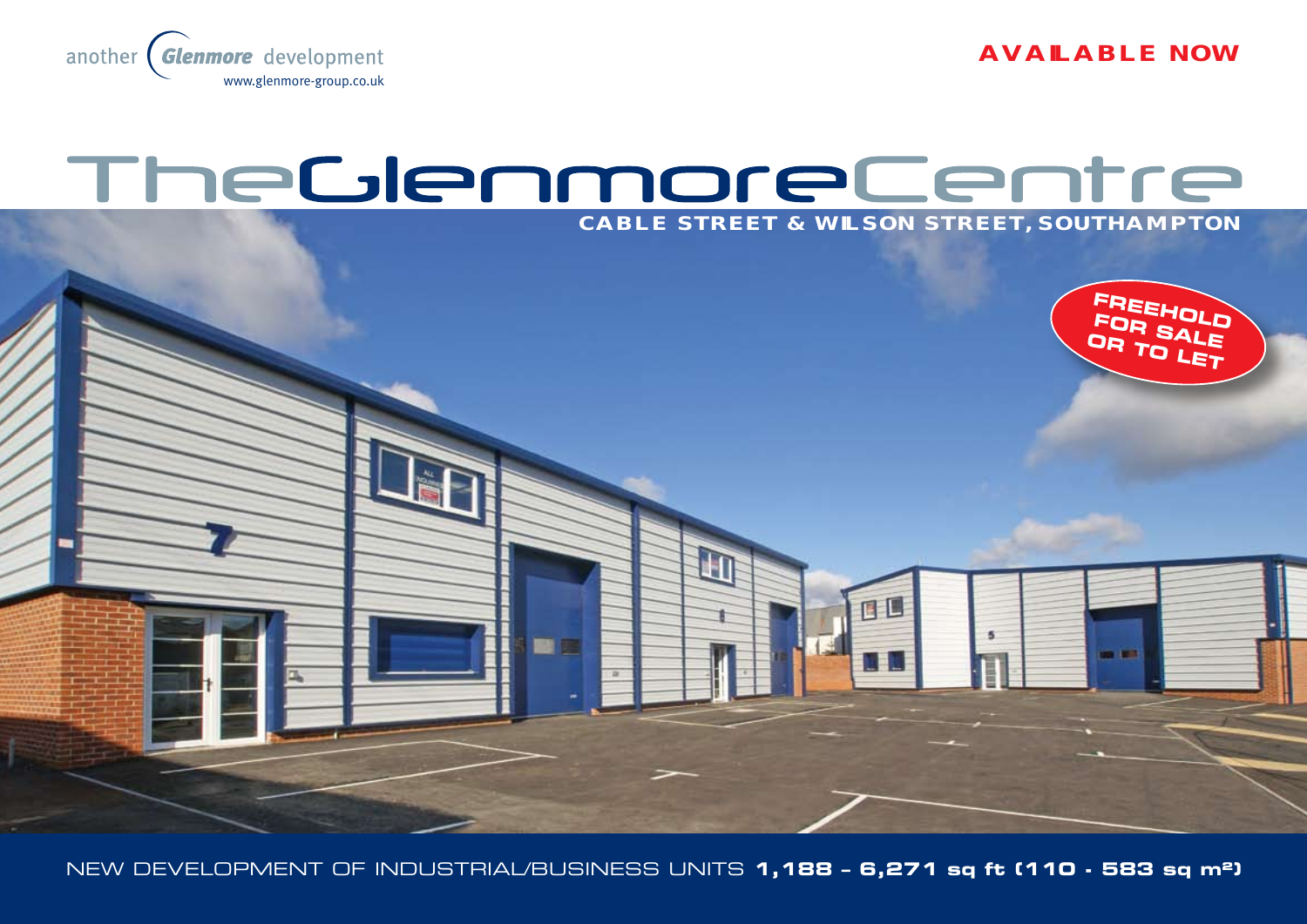





#### **Location**

The Glenmore Centre is located on the eastern side of Southampton City Centre close to St Mary's Football Stadium, and

Central Railway Station are within approximately 1 mile and 1.5 miles respectively.

The M3 Motorway is approximately 5 miles to the north and Junctions 5 and 7 of the M27 Motorway are a similar distance to the north and northwest.

#### **Description**

10 new industrial/business units arranged over 3 sites on Cable Street and Wilson Street. The accommodation within each unit is arranged over ground and part first floor.

#### **Specification**

- 
- 
- 3.5 Kn/m<sup>2</sup> floor loading at first floor level
- Allocated parking
- Disabled toilet facilities
- First Floor suitable for fit-out as offices, subject to any necessary consents/regulations
- 
- Security shutters on windows/doors

### **Services**

Mains gas, telecom, water, three phase electricity and drainage is available.

### **Tenure**

of new full repairing leases. Please note that there will be a management company that will oversee the common areas and a service charge levied in this regard.

#### **Planning**

Planning consent has been granted for B1/B2/B8 industrial/ warehouse use. The units may be suitable for other uses such as trade counter, subject to the appropriate planning consent.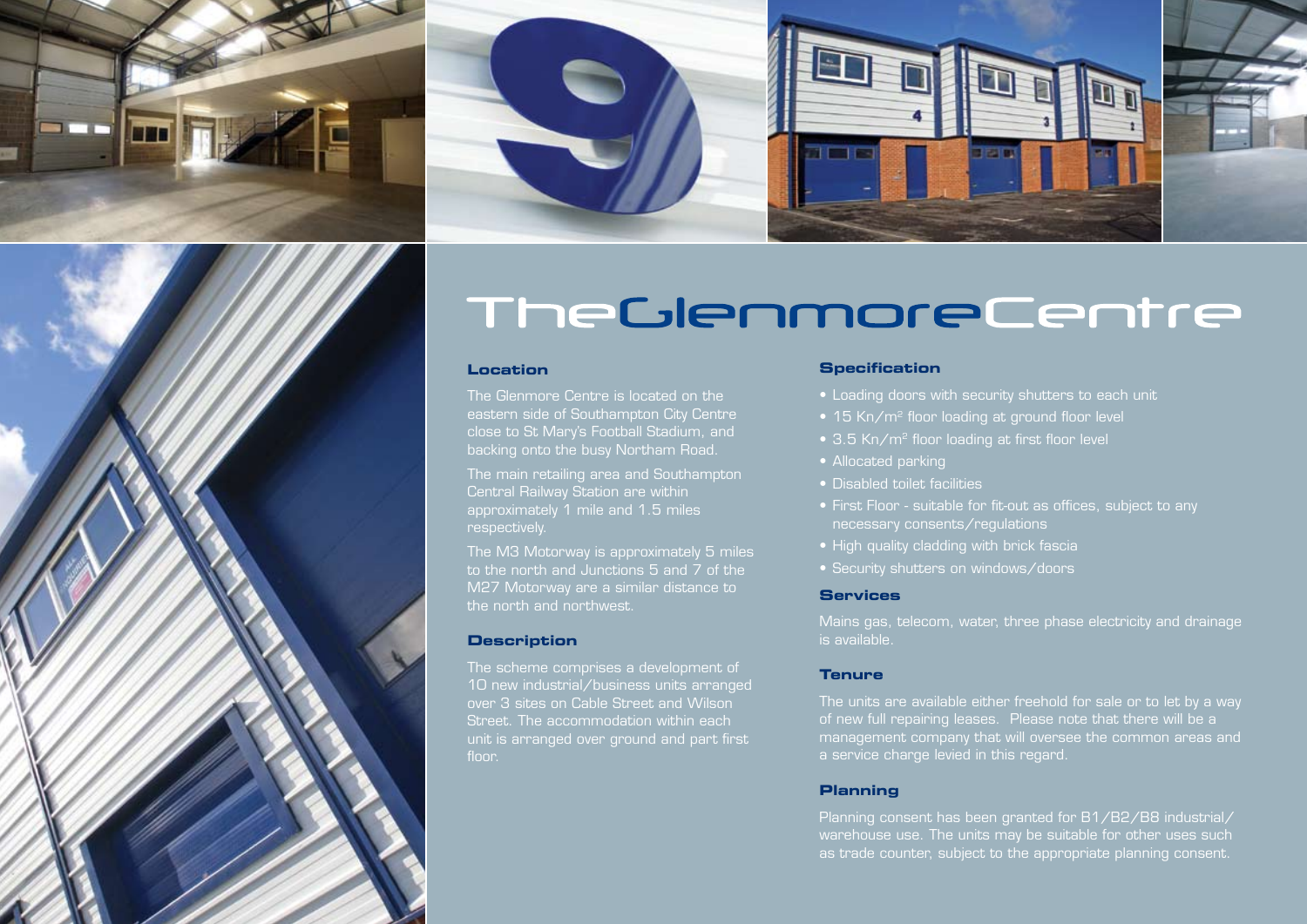



## **Schedule of Accommodation**

Gross internal areas

| Unit No        | Ground Floor (sq ft) | First Floor (sq ft) | Total (sq ft) |
|----------------|----------------------|---------------------|---------------|
| 1              | 3,334                | 2,050               | 5,384         |
| $\mathsf{P}$   | 612                  | 576                 | 1,188         |
| З              | 612                  | 576                 | 1,188         |
| $\overline{4}$ | 612                  | 576                 | 1,188         |
| $\overline{5}$ | 4,287                | 1,984               | 6,271         |
| 6              | 1,703                | 867                 | 2,570         |
| $\overline{7}$ | 1,408                | 777                 | 2,185         |
| 8              | 2,020                | 1,418               | 3,438         |
| $\mathbf{G}$   | 1,507                | 770                 | 2,277         |
| 10             | 1,125                | 497                 | 1,622         |